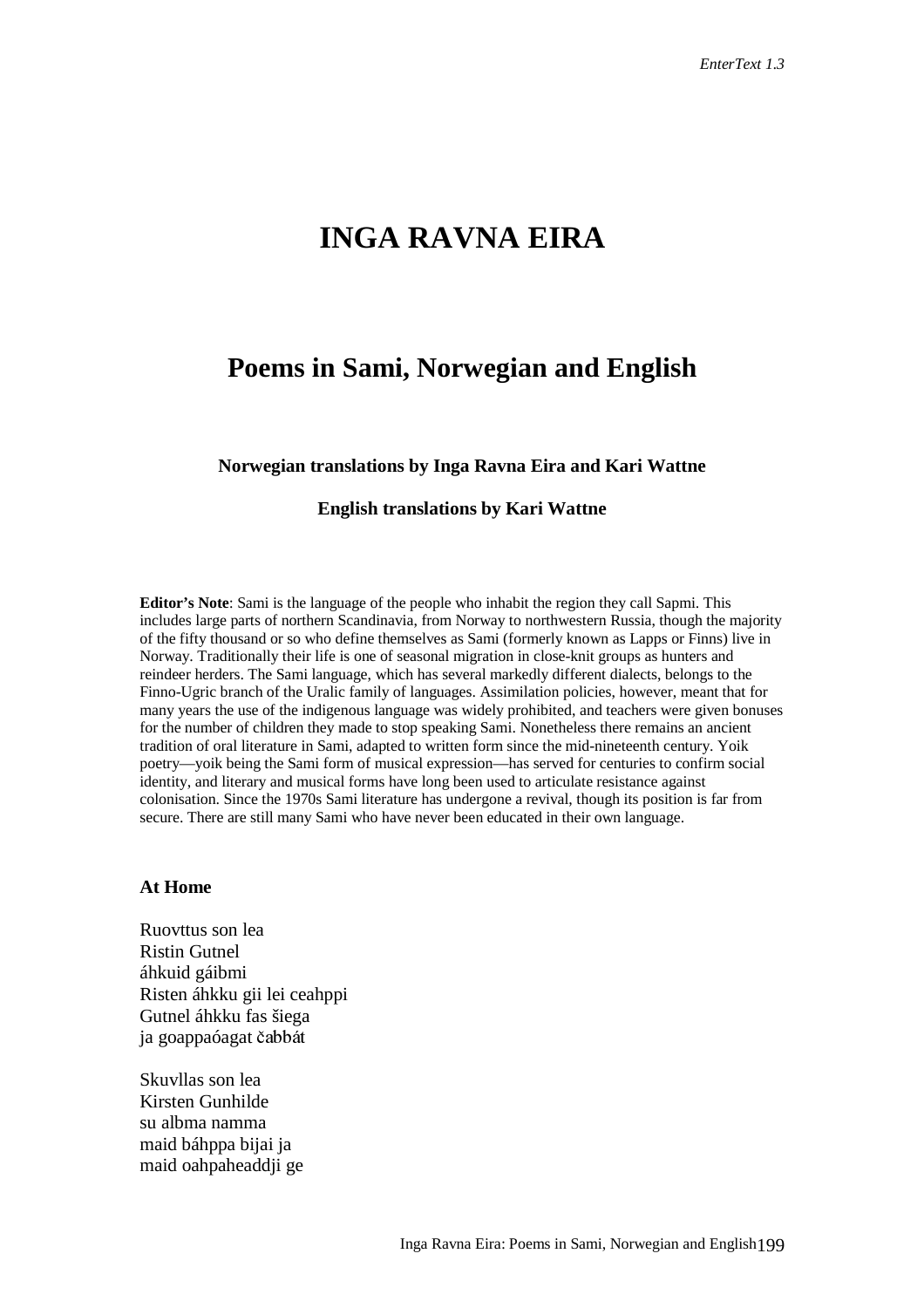#### máhtta dadjat

Man rikkis son lea geas leat guokte nama

#### **\*\*\*\***

Hjemme heter hun Risten Gutnel etter bestemødrene Risten så flink Gutnel så snill og begge to vakre

På skolen heter hun Kirsten Gunhilde presten ga henne navnet et ordentlig navn som også læreren kan uttale

Hun er heldig som har to navn

**\*\*\*\***

At home she is called Risten Gutnel after her grandmothers Risten so clever Gutnel so kind and both very beautiful

At school she is called Kirsten Gunhilde the vicar gave her a proper name that even the teacher can pronounce

Isn't she lucky to have two names

## **Those Who Have A State**

Those who have a state own the land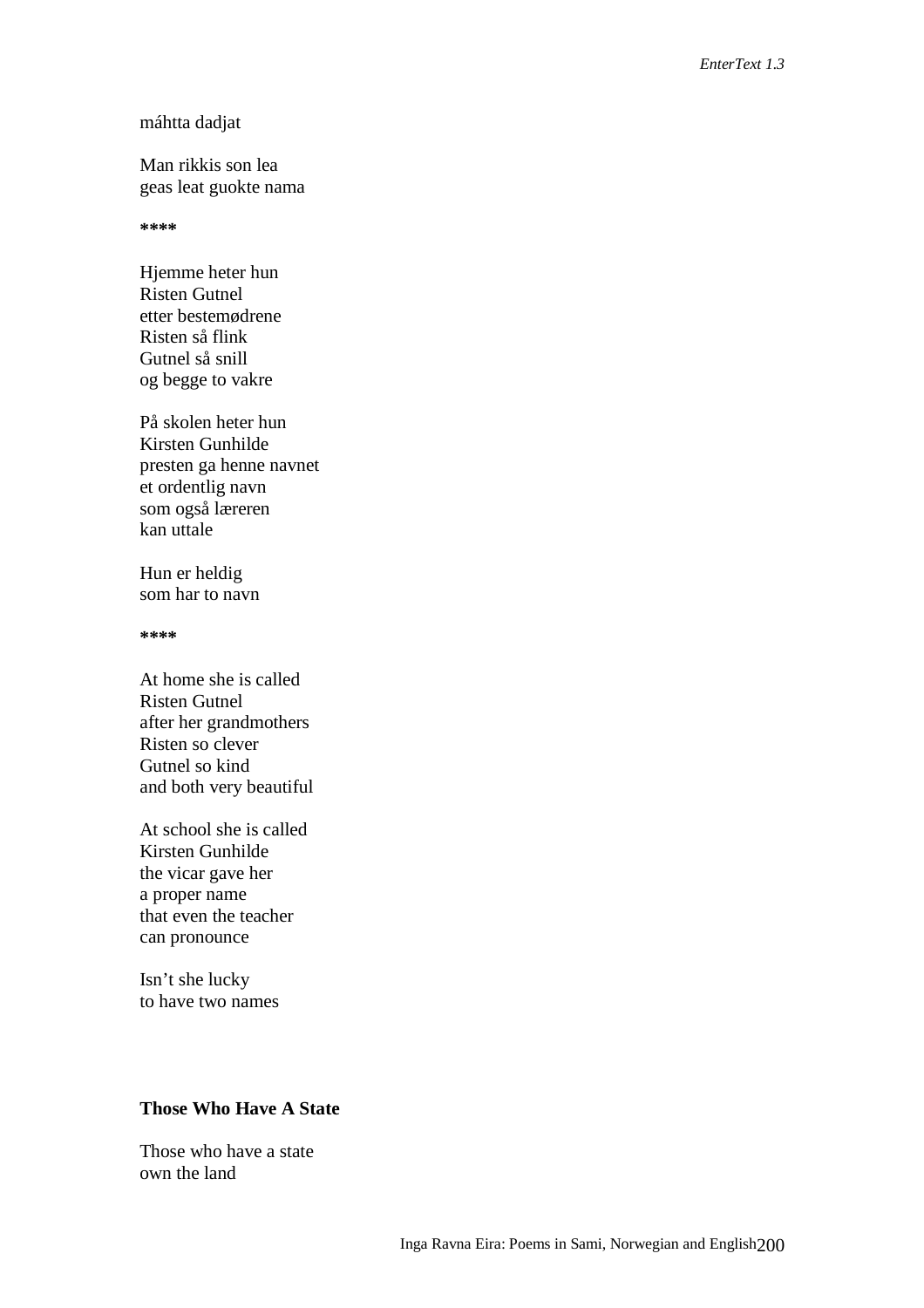### That is obvious

We who have all of Sápmi don't own the land That is understandable

\*\*\*\*

De som har en stat eier jorda Det er naturlig det

Vi som har hele Sápmi eier ikke jorda Det er jo forståelig det

\*\*\*\*

Sii oamastit eatnama geain lea ráddjejuvvon riika Dat han lea lunddolaš

Mii eat oamas eatnama geain lea olles Sápmi Dat han gal lea áddemis

## **Sáme nissonolbmot**

Ánne lohká iežas leat badjeniedan muhto de gis vázzá skuvla ja ii ge máhte gábmagiid goarrut

Biret lea badjeolbmo eamit muhto sus gis eai lea bártnit

Ristin lea maid badjeolbmo eamit muhto de gis bargá buvddas Ja gii son su isidii goarru gápmagiid

Elle lea maid badjeolbmo eamit Sus leat guokte olles bártni muhto sus gis ii leat duodjeveahkki

Tone lea maid badjeolmo eamit muhto son gis lea rivgu Duoddju gal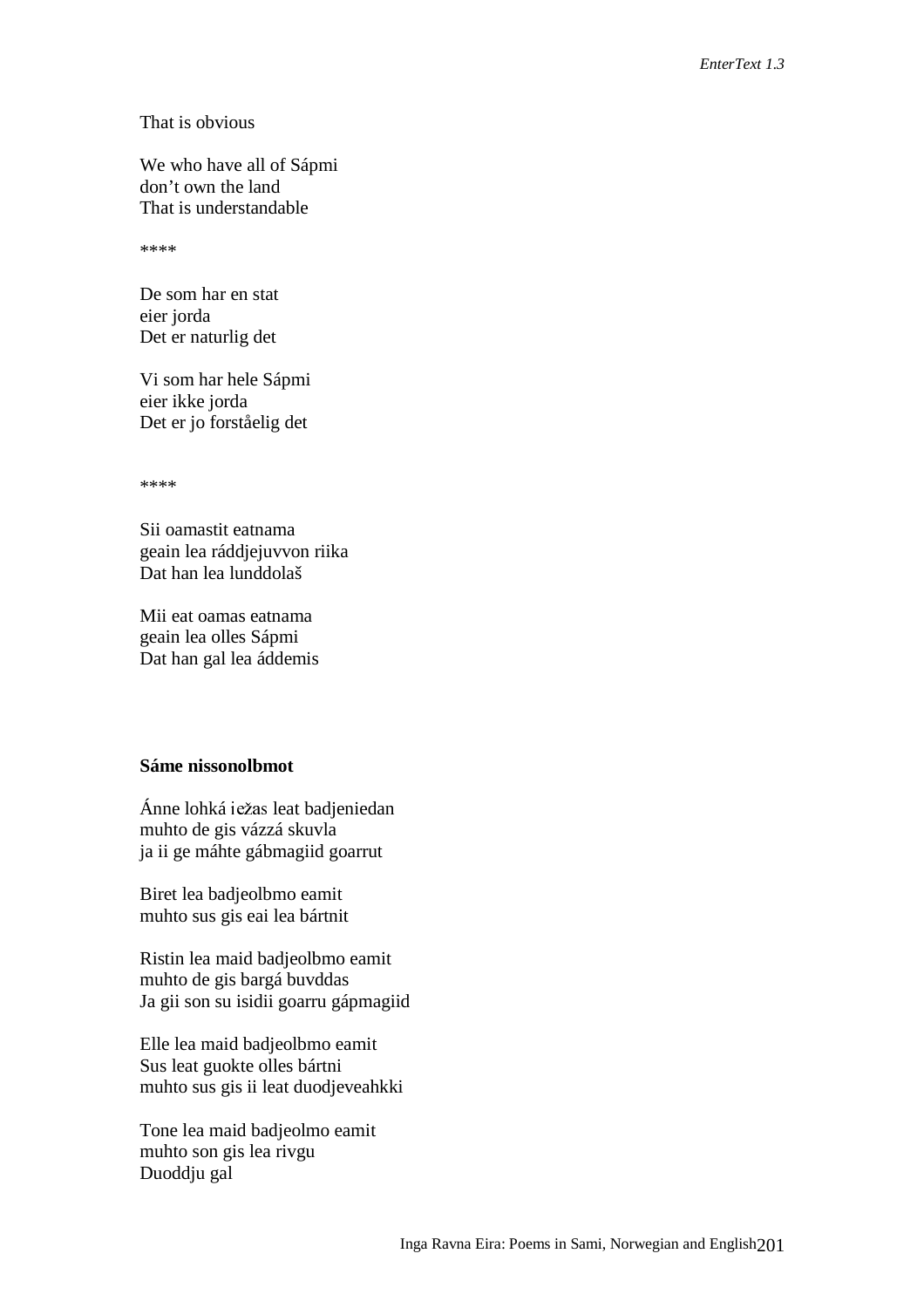## muhto sámegiella gal ii hala

Sárá lohká iežas leat sábmelažžan ja hállá sámegiela muhto son gis lea dažain naitalan

Álehttá maid lohká iežas leat sápmelažžan muhto son gis orru boasto beal sámebáikkis

Iŋgá maid doalla iežas sápmelaþþan muhto gávtti gal ii ane

Gutnil vigga maid leat sápmelažžan muhto son gis ii máhte sámegiela Su eadni lea oainnat rivgu

Gádja lohká maid iežas leat sápmelažžan muhto de gis ii máhte dan albma sámegiela

Márjá maid doalla iežas leat sápmelažžan muhto de gis ii láhte nu mo sápmeláš galggášii

Ja mun imaštalan makkár son dat albma sáme nissonolmoš leat

## **Samiske kvinner**

Anne sier hun er flyttsamejente men hun går jo på skole og kan ikke en gang sy skaller

Biret er flyttsamekone men hun har ikken noen sønner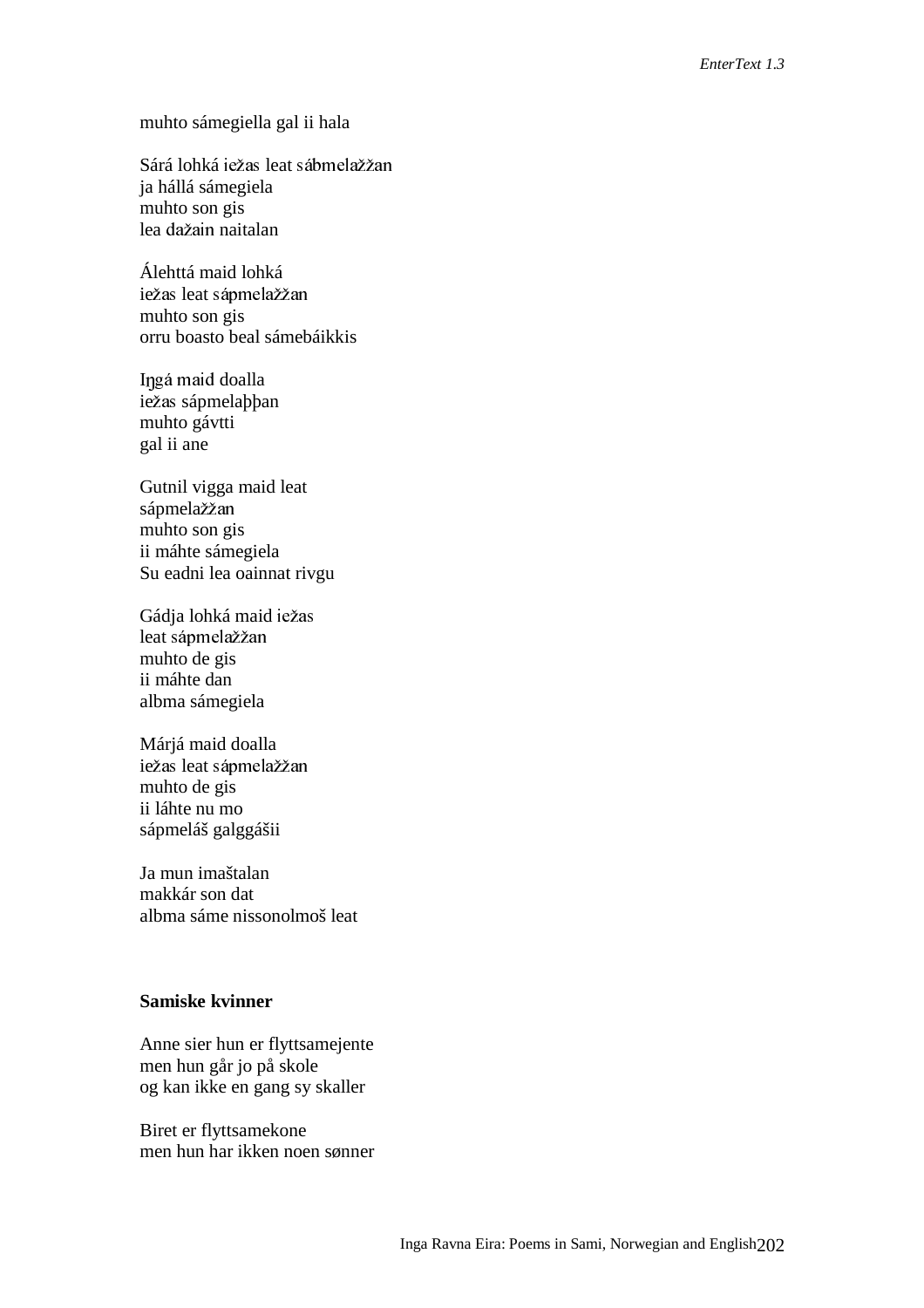Ristin er også flyttsamekone men hun jobber jo på butikken Og hvem skall da sy skaller til mannen

Elle er også flyttsamekone To voksne sønner har hun men hun har ingen til å hjelpe med syinga

Tone er også flyttsamekone men hun er jo norsk Sy kan hun men språket kan hun slettes ikke

Sará sier at hun er same og snakker samisk men hun er jo gift med en nordmann

Alehttá sier også at hun er same men hun bor jo ikke i sameland

Ingá mener også at hun er same men koft har hun ikke

Gutnil vil gjerne være same men hun snakker ikke samisk mora hennes er jo norsk

Gádja sier at hun er same men hun kan jo ikke den rette dialekta

Márja sier også at hun er same men hun oppfører seg ikke slik sammer bør

Og jeg undrer meg på hvordan den riktige samekvinnen er

## **Sami Women**

Anne says she comes from a reindeer herding family but she attends school and cannot even sew fur shoes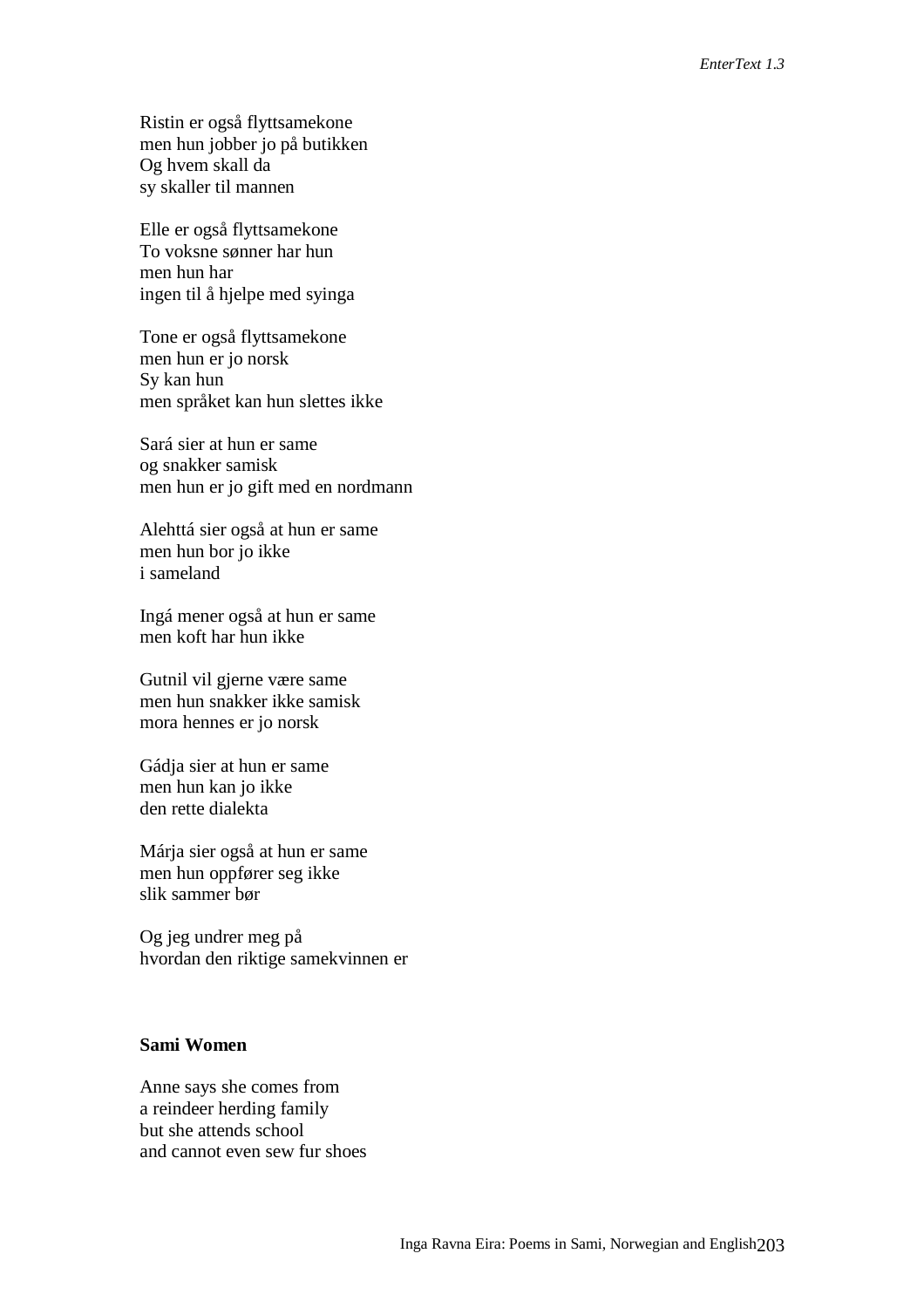Biret is the wife of a reindeer herder but she does not have any sons

Ristin is the wife of a reindeer herder too but she works in a shop and who will then sew her husband's fur shoes

Elle is also the wife of a reindeer herder She has two grown-up sons but who will then help her with the sewing

Tone is the wife of a reindeer herder too but she is Norwegian a skilful seamstress but she does not speak Sami

Sara claims to be Sami and speaks the language but she married a Norwegian

Alehtta claims to be a Sami too but she lives far away from Sapmi

Also Inga is of Sami origin but she never wears the Sami costume

Gutnil wants to be a Sami but she does not speak the language Her mother is Norwegian

Gadja says she is a Sami but she does not have the right accent

Even Maja has Sami roots but she does not behave as a Sami should

And I keep wondering what can she be like the real Sami woman